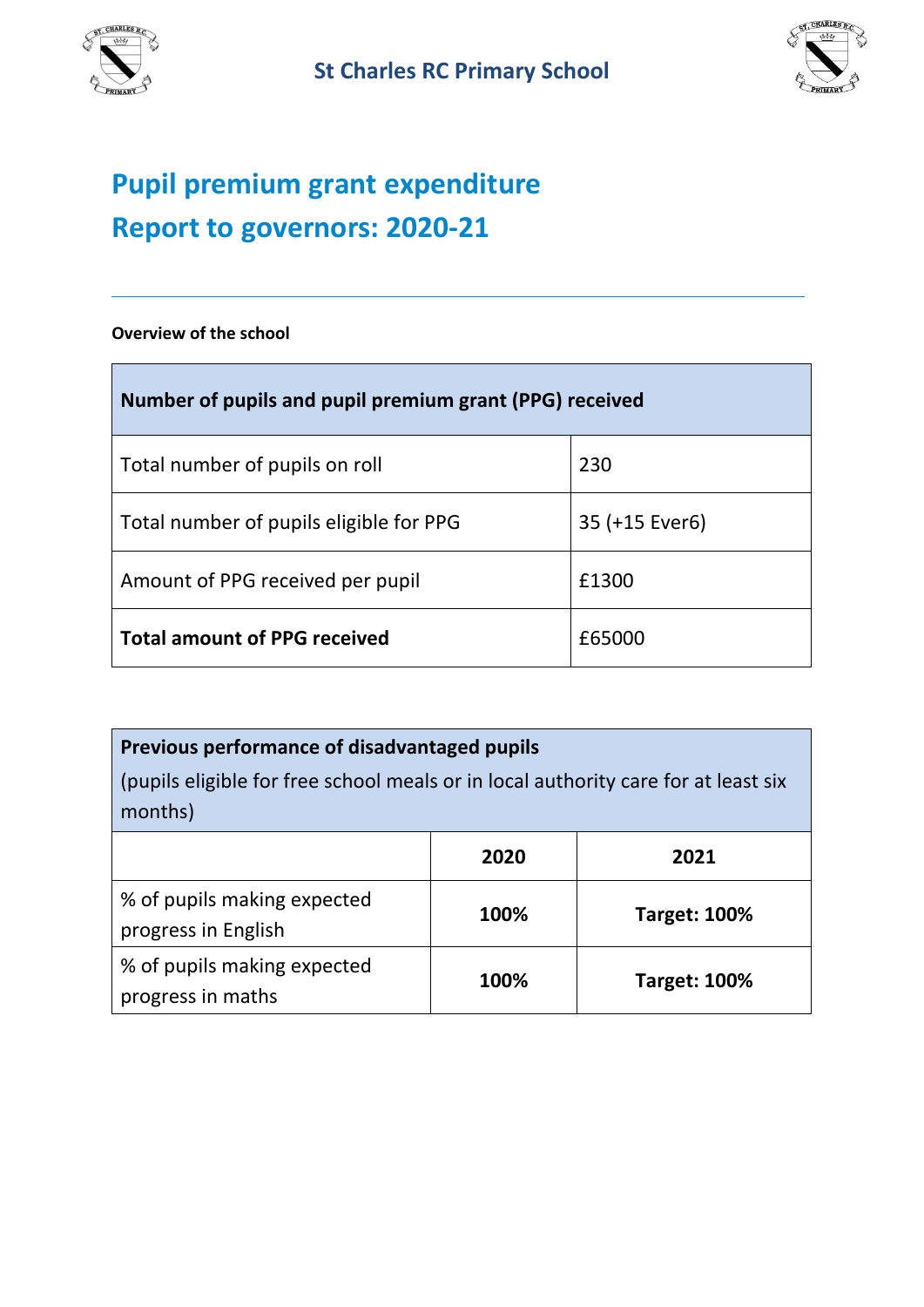



#### **Summary of PPG spending 2020-21**

**Barriers to learning for PPG pupils:** For some pupils, the barriers to learning for this group have been identified in our contexts as including:

- low aspirations
- poor diet
- poverty, both material poverty and poverty of aspirations
- social, emotional, mental health difficulties
- low parental aspirations
- lack of access to cultural opportunities
- lack of access to extra-curricular activities
- lack of access to residential trips and visits
- lack of access to music tuition
- lack of access to sports provision

**How are barriers to learning for PPG pupils removed:** For some pupils, the barriers to learning for this group have been removed in the following ways:

- low aspirations raising aspirations through working with artists, craftspeople, PE specialists, authors, poets,
- poor diet healthy eating clubs, led by the school nurse, healthy choices at lunchtimes, break times and free breakfast club, referrals to food banks where necessary,
- poverty, both material poverty and poverty of aspirations support from the parish, both material, support for housing and food banks, for example
- social, emotional, mental health difficulties referrals to on-site art therapy provision with art psychotherapist, pastoral support form staff
- low parental aspirations phonics workshops, reading workshops and maths workshops for parents,
- lack of access to cultural opportunities support for funding cultural trips and visits,
- lack of access to extra-curricular activities support for funding after school clubs, including: multi-sports, gymnastics, Spanish club, choir, rugby, football, netball, cross country, horse-riding,
- lack of access to residential trips and visits support for funding residential trips and visits,
- lack of access to music tuition support for funding guitar lessons, piano lessons in school
- lack of access to sports provision please see sport premium grant expenditure for details

**Objectives in spending PPG: Following the COVID 19 pandemic and lockdown in 2020, it is more important than ever that our children have access to high quality tutoring and regular opportunities for outdoor learning to support their physical and mental health and wellbeing.**

**We have identified children who will need additional support for their mental health and wellbeing or who have been bereaved during the pandemic. We have referred them to our part time Art therapist Vicky Smith who will meet with them weekly for art therapy sessions to support them post lockdown.** 

**We also have a pastoral team which includes a qualified counsellor who will offer support for mental health and wellbeing. Mindfulness, meditation, circle time, social stories, Philosophy 4 Children, forest school, outdoor learning and pastoral support are embedded in our curriculum for each age group post lockdown 2020-21.**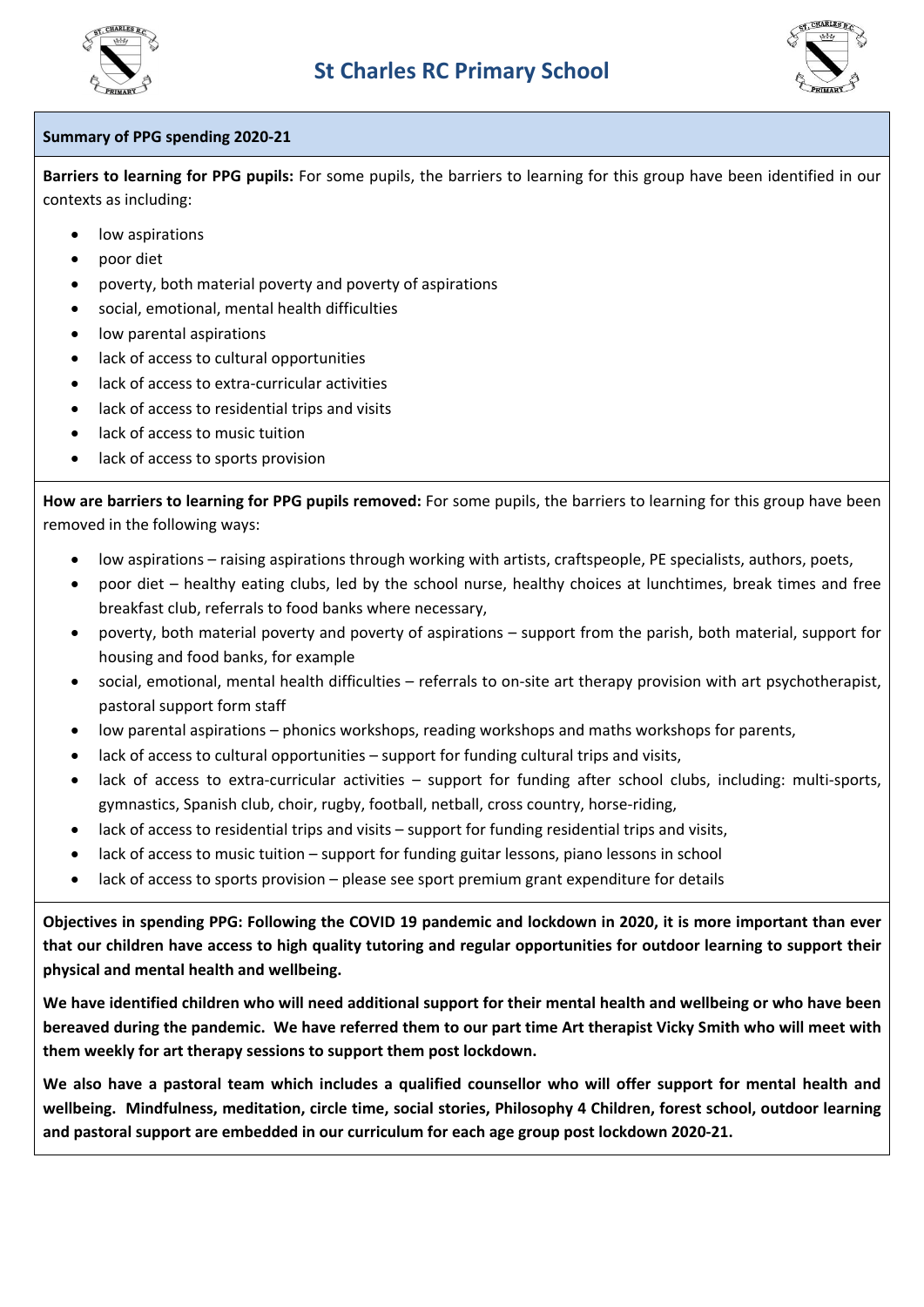



To raise attainment for this group of pupils in Speech and Language, Phonics, Reading and Numeracy in the EYFS by offering them regular one-to-one support with a Qualified Teacher for interventions in Reading, Phonics, Speech and Language and Numeracy daily.

To raise attainment for this group of pupils in Literacy and Numeracy by offering them regular support with a TA3 with QTS for interventions in Literacy and Numeracy.

To enable pupils to secure basic Literacy and Numeracy skills to enable them access the KS3 curriculum on transition to high school. This is currently measured as a standardised score (national average or above in Year 6 SATs).

To enable pupils to make expected progress between KS1 and KS2.

To improve support for targeted pupils in EYFS in communication and speech and language, with an Elklan trained Qualified Teacher 1 day per week.

### **Summary of spending and actions taken:**

**Tutors have been identified from our existing teaching and TA staff:** 

- **Mrs Pennington – Year 6,**
- **Mrs Leckey - Year 5,**
- **Miss Grange – Year 4,**
- **Mrs O'Brien – Year 3,**
- **Mrs Magee – Year 2,**
- **Mrs Drake – Year 1,**
- **Mrs Starkie – EYFS,**

**Who have been given additional time, or timetables have been organised to dedicate to tutoring activities post lockdown. These members of staff will prioritise the children with the highest need and will report on progress to the SLT and governors. Quality first teaching is in place for all pupils and the SLT are supporting tutors and class teachers with resources for tutoring and for our new bubbles.** 

Purchase resources for interventions to take place such as Numicon for Maths and Phonics materials and additional book band books for Literacy.

Maintain the employment of a TA3 with QTS to support intervention groups in the form of one-to-one tuition, paired work and small group work where necessary in Key Stage 2.

Maintain the employment of a TA3 to support intervention groups in the form of one-to-one tuition, paired work and small group work where necessary in Key Stage 1 and EYFS.

Elklan training for SENCo and TAs in communication and speech and language by a qualified Elklan trainer who is a Qualified EYFS teacher.

**Outcomes to date:** Feedback from parents of SEND pupils who are on FSM have been very positive since returning to school. Attendance is above the National Average at 96% and during lockdown the engagement with online learning was 80% which was higher than National Averages. The remaining 20% who did not engage online, had weekly home learning packs delivered to their homes by the SLT. The school lent out 2500 library books during lockdown.

Art therapy was offered during lockdown to children and families who had experienced bereavements due to COVID-19 and the feedback from parents was very positive. We continue to host art therapy for children who are at risk of exclusion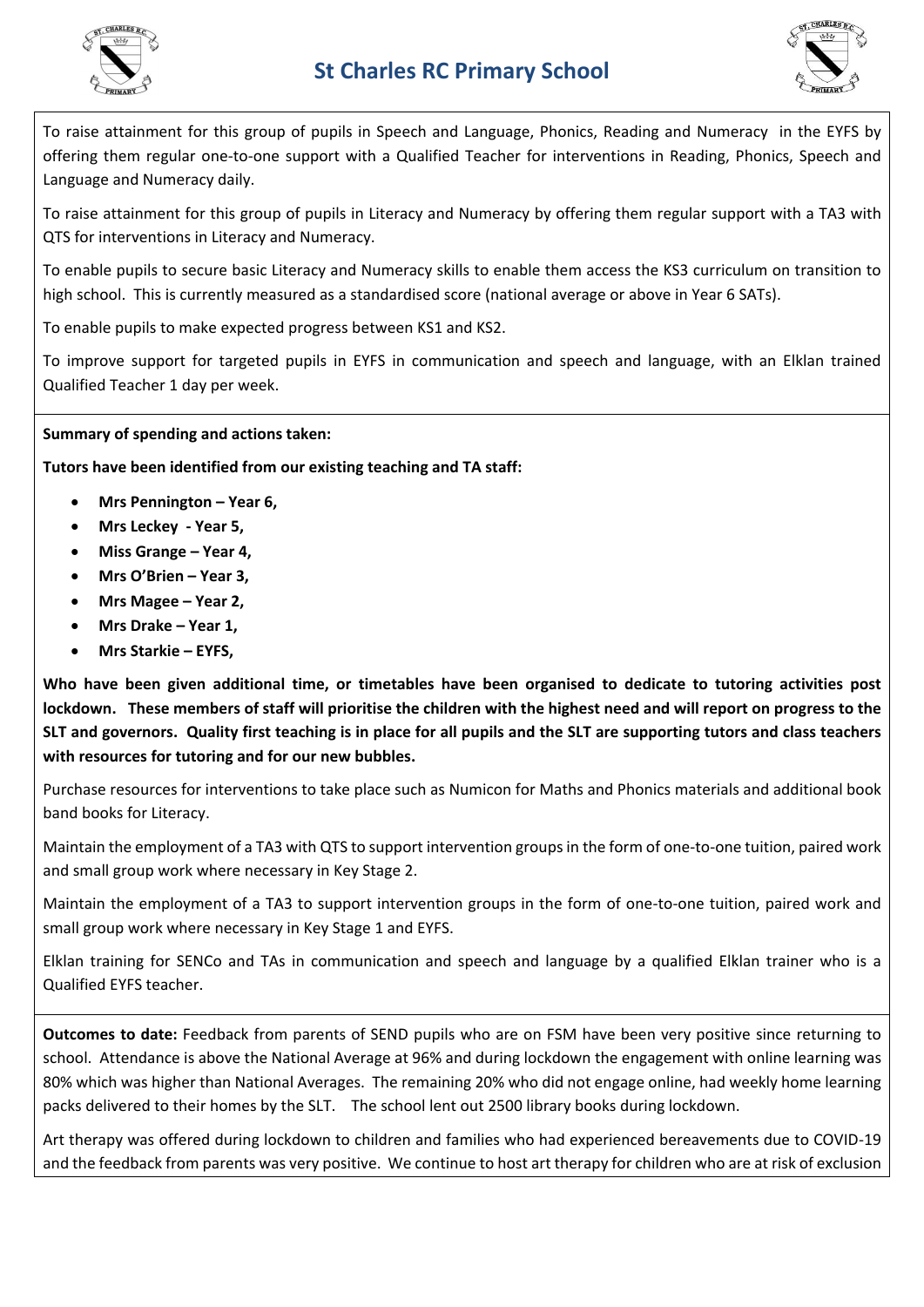



from other primary schools and are following COVID guidance for hygiene for the one-to-one sessions with the art therapist. The art therapy space is deep cleaned between each pupil. The feedback from the other headteachers and SENDCos who send children is very positive, as is the feedback from parents. Art therapy supports the pupils with their emotions so that they are better equipped to cope back in their mainstream classes with their anxiety, behaviour and conduct and their hyperactivity and their pro social skills improve.

Teachers, parents and SENDCO are able to refer pupils to Mrs Pennington TA3 with QTS, for additional support in Literacy and Numeracy. Gaps in knowledge, understanding and skills are identified in Literacy and Numeracy and blocks of work are planned to accelerate learning in these areas. Learning is personalised for the children and monitored closely by the intervention manager Mrs Cath Pennington, the HT Mrs Clare Campbell, Assessment Lead Mrs Nicola Drake and the class teachers.

In Key Stage 1 and EYFS TA3 Mrs Liz Magee provides support to pupils on FSM to support them to make expected progress in Reading, Writing and Maths and for the EYFS pupils to make expected progress from their starting points. The phonics screening in 2019 results were 100%.

In 2019 following our Ofsted inspection and the key areas identified for improvement, St Charles joined the Salford Maths Hub and Mrs Nicola Drake AHT and Miss Theresa O'Donnell attended all training events in 2019-20 pre lockdown. We hosted a Salford Headteacher Michael Earnshaw from The Deans who completed his NPQH project on Maths at St Charles, the SLT and Maths team visited The Deans to investigate good practice in Maths and his Maths Lead led staff meetings at St Charles. Deputy Headteacher Michelle de Carteret from Salford Diocese is completing her NPQH also on Maths in 2020- 21 and a similar training and development package for Maths middle leaders is in place to support the teaching and learning of Mathematics at St Charles. Target groups of Pupil Premium pupils are involved in the projects and their progress will be monitored by the SLT and the NPQH candidate.

Elklan training for SENDCo, Assistant Headteacher and 4 TAs in communication and speech and language completed. School completed the Silver Reading Award in 2020. Support for pupils with communication difficulties improved greatly in 2019-20, this is reflected in the baseline to end of year assessments and in-year assessments for EYFS, KS1 and KS2. This is evidenced in the 2019 Phonics screening where 100% of Year 1 pupils passed the test.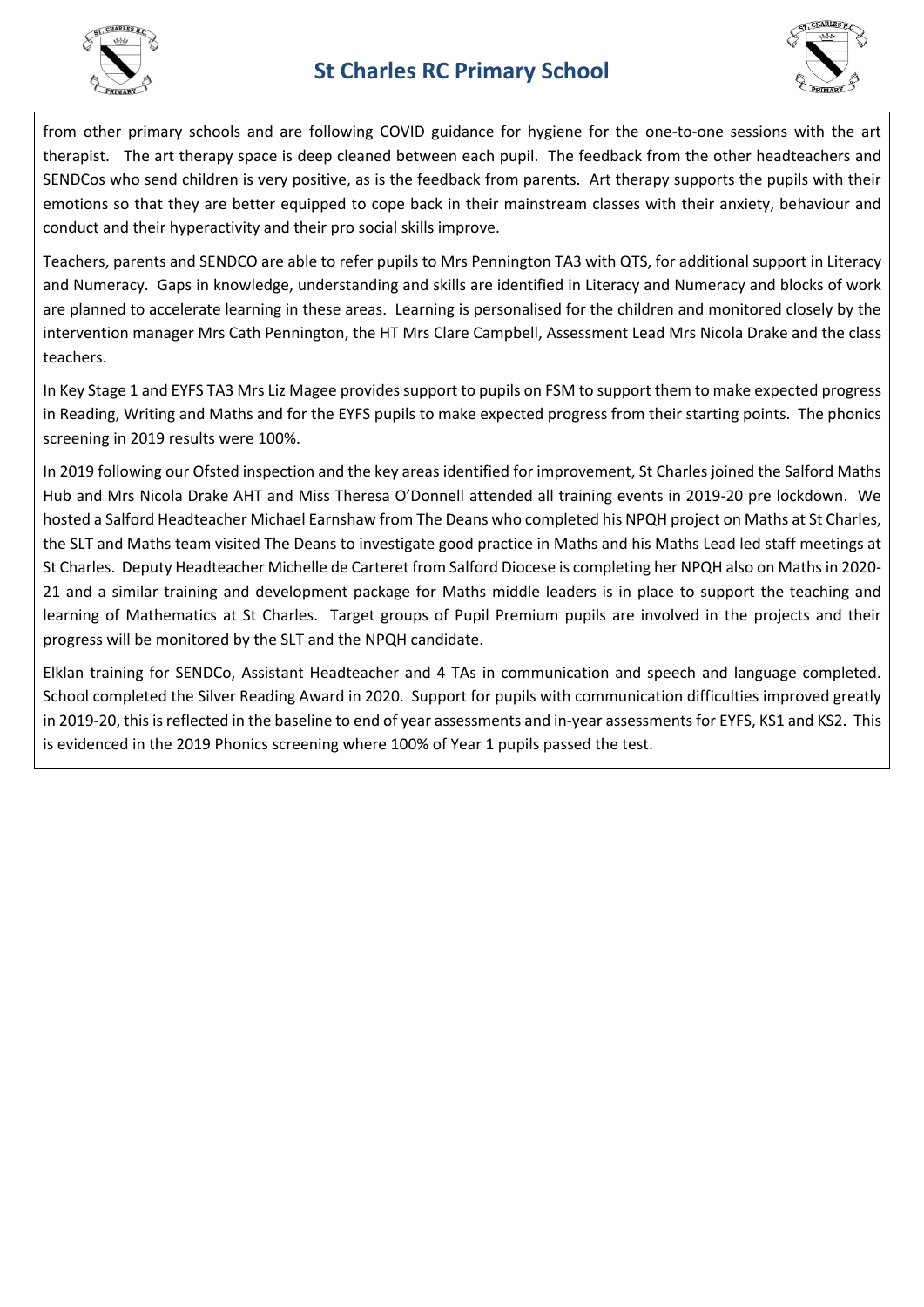



### **Record of PPG spending by item/project 2020-21**

| Item/project                                                                                                                                                                            | Cost  | <b>Objective</b>                                                                                                                             | <b>Outcome</b>                                                                                                                                                                                                              |
|-----------------------------------------------------------------------------------------------------------------------------------------------------------------------------------------|-------|----------------------------------------------------------------------------------------------------------------------------------------------|-----------------------------------------------------------------------------------------------------------------------------------------------------------------------------------------------------------------------------|
| Art therapy for pupils who<br>have been bereaved due to<br>COVID-19                                                                                                                     | £1300 | To support bereaved pupils<br>with their grief through art<br>therapy                                                                        | The mental health and wellbeing of our<br>pupils who have been bereaved due to<br>COVID-19 are given priority and learn<br>coping strategies through art therapy<br>that they can use back in their<br>mainstream classes.  |
| Access to working with<br>artists, craftspeople, PE<br>specialists, musicians,<br>authors and poets<br>throughout the school year                                                       | £3000 | To target low aspirations $-$ by<br>raising aspirations through<br>working with artists,<br>craftspeople, PE specialists,<br>authors, poets, | Aspirations for PPG pupils are raised                                                                                                                                                                                       |
| Access to healthy eating<br>clubs, led by the school<br>nurse, healthy choices at<br>lunchtimes, break times<br>and free breakfast club,<br>referrals to food banks<br>where necessary, | £1000 | To target issues of poor diet<br>by teaching the children about<br>making healthy choices                                                    | Children are able to make healthy<br>choices at breakfast, lunchtimes and<br>break times and families have access to<br>healthy food in the holidays (for<br>example holiday clubs in Summer, food<br>hampers at Christmas) |
| To mobilise support from<br>the parish, both material,<br>support for housing and<br>food banks and support for<br>parents with form filling/<br>applications                           | £500  | To tackle issues of poverty,<br>both material poverty and<br>poverty of aspirations                                                          | Families are able to tackle issues of<br>poverty with support from the parish,<br>both material and through support for<br>parents                                                                                          |
| To make referrals to and<br>access provision from on-<br>site art therapy provision<br>with art psychotherapist<br>for pupils with social,<br>emotional, mental health<br>difficulties  | £1000 | To address issues of social,<br>emotional and mental health<br>through the use of art therapy<br>and or pastoral support from<br>staff       | Children are referred to art<br>psychotherapist if needed for social,<br>emotional and mental health difficulties                                                                                                           |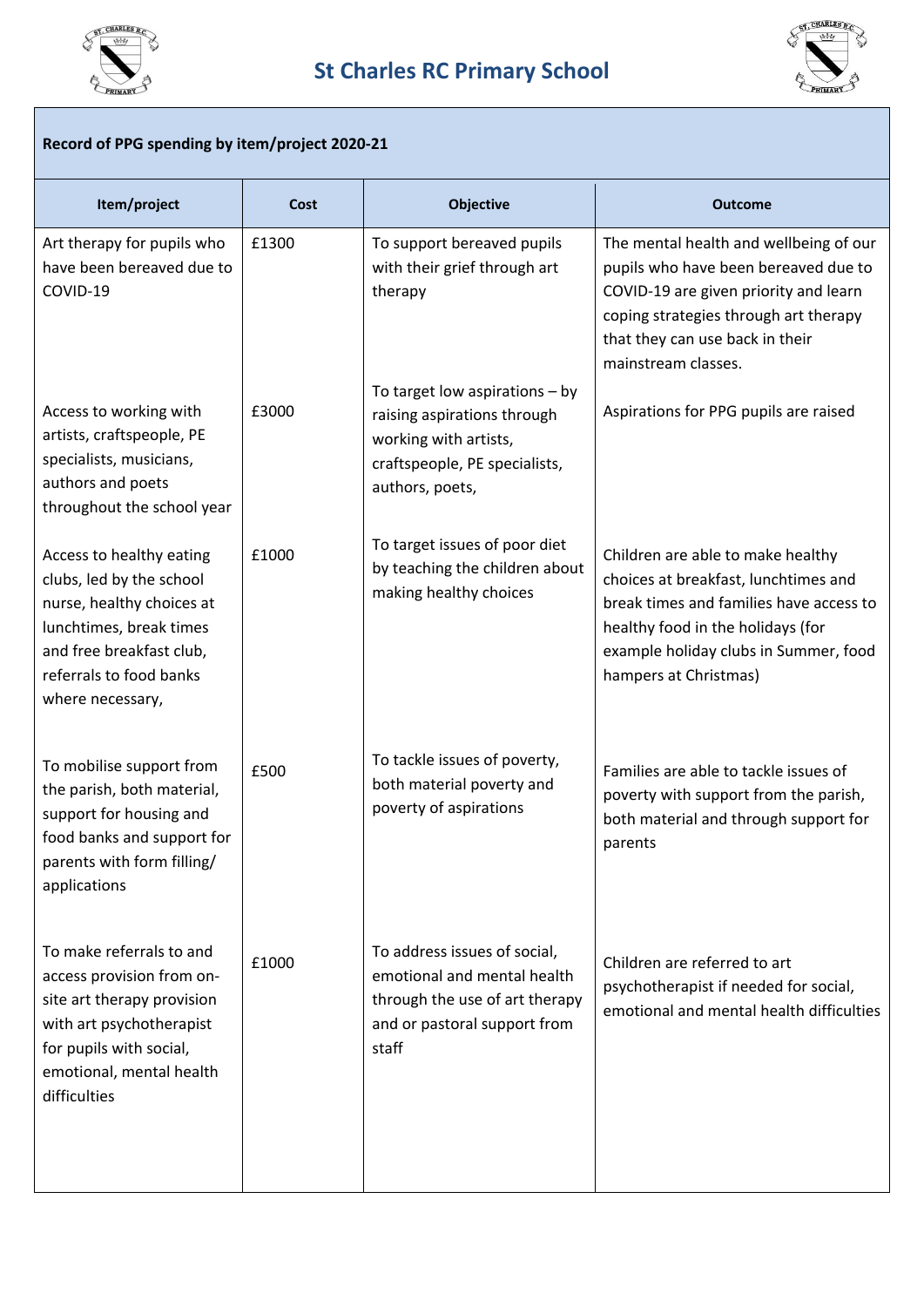



| To run phonics workshops<br>for parents, reading<br>workshops, maths<br>workshops for parents                                                              | £500  | To target issues of low<br>parental aspirations and<br>engagement we support them<br>to attend digital phonics<br>workshops, reading<br>workshops and maths<br>workshops throughout the<br>school year             | Parents are more skilled in phonics,<br>reading and maths and better equipped<br>to support their children in these areas<br>in school and at home                                                     |
|------------------------------------------------------------------------------------------------------------------------------------------------------------|-------|--------------------------------------------------------------------------------------------------------------------------------------------------------------------------------------------------------------------|--------------------------------------------------------------------------------------------------------------------------------------------------------------------------------------------------------|
| To offer support for<br>funding cultural trips and<br>visits<br>To offer support for                                                                       | £2000 | To address issues of lack of<br>access to cultural<br>opportunities by offering<br>support for funding cultural<br>trips and visits throughout the<br>school year                                                  | Children are able to take part in cultural<br>trips, visits and opportunities which<br>enrich their education both within<br>school digitally and outside school<br>where possible                     |
| funding after school clubs,<br>including: multi-sports,<br>gymnastics, Spanish club,<br>choir, rugby, football,<br>netball, cross country,<br>horse-riding | £1000 | To address issues of lack of<br>access to extra-curricular<br>activities to enrich the<br>children's learning<br>experiences across the<br>curriculum including the Arts,<br>MFL, PE and sporting<br>opportunities | Children are able to access extra-<br>curricular activities which will give them<br>experiences of high quality Arts, MFL,<br>PE and sporting opportunities and<br>develop their talents               |
| To offer support for<br>funding residential trips<br>and visits<br>To offer support for                                                                    | £1000 | To address issues of lack of<br>access to residential trips and<br>visits which will enhance the<br>children's outdoor and<br>adventurous learning<br>opportunities                                                | The children will develop risk taking,<br>resilience, communication skills and<br>team work skills by experiencing<br>outdoor adventurous activities                                                   |
| funding regular music<br>tuition - support for<br>funding guitar lessons,<br>piano lessons in school                                                       | £1000 | To address issues of lack of<br>access to music tuition which<br>will develop their musical<br>talents                                                                                                             | The children will have opportunities to<br>experience regular music tuition in<br>guitar or piano delivered by a music<br>specialist                                                                   |
| One-to-one maths tuition<br>over a twelve week period                                                                                                      | £2000 | To achieve consistent<br>performance at age related<br>expectations for Year 3<br>(focusing on conceptual<br>understanding of fractions)                                                                           | To close the gap between pupils who<br>are at age related expectations and<br>those children who are not yet at age<br>related in KS2.<br>2020 Objective met: evidence<br>collected via pupil tracking |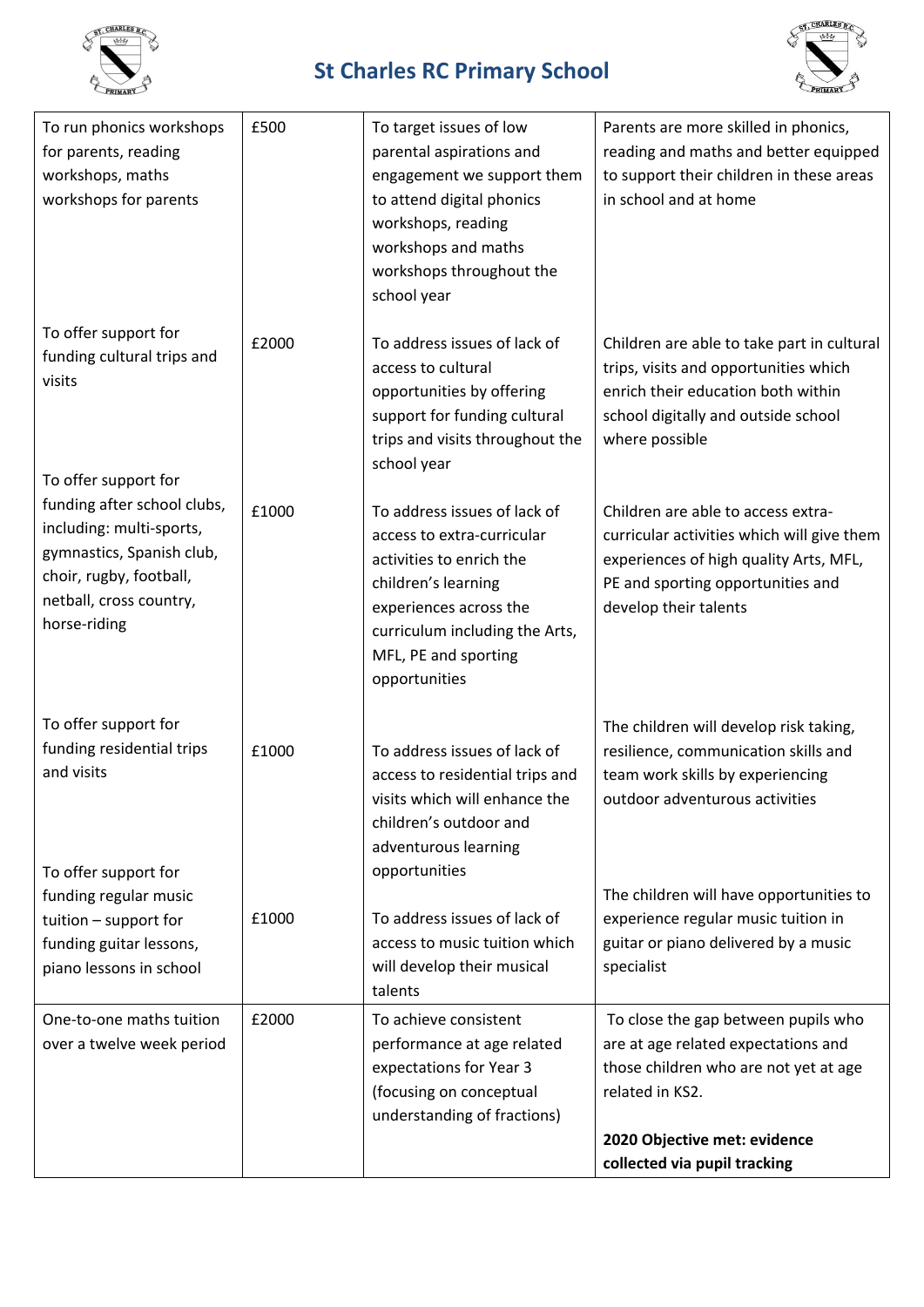



|                                                                                                                        |       |                                                                                                                                                      | information, discussion with pupils<br>and scrutiny of work                                                                                                                                                                                                                                     |
|------------------------------------------------------------------------------------------------------------------------|-------|------------------------------------------------------------------------------------------------------------------------------------------------------|-------------------------------------------------------------------------------------------------------------------------------------------------------------------------------------------------------------------------------------------------------------------------------------------------|
| Paired intervention work in<br>literacy over a twelve week<br>period                                                   | £2000 | To achieve consistent<br>performance at age related<br>expectations for Year 3<br>(focusing on comprehension,<br>grammar and punctuation)            | To close the gap between pupils who<br>are at age related expectations and<br>those children who are not yet at age<br>related in KS2.<br>2020 Objective met: evidence<br>collected via pupil tracking<br>information, scrutiny of children's<br>work and discussion with pupils                |
| Small group intervention in<br>numeracy over a twelve<br>week period                                                   | £2000 | To achieve consistent<br>performance at age related<br>expectations for Year 3<br>(focusing on calculation)                                          | To close the gap between pupils who<br>are at age related expectations and<br>those children who are not yet at age<br>related in KS2.<br>2020 Objective met: evidence<br>collected via pupil tracking<br>information, discussion with pupils<br>and scrutiny of work                           |
| One-to-one literacy tuition<br>over a twelve week period                                                               | £2000 | To achieve consistent<br>performance at age related<br>expectations for Year 3 in<br>reading comprehension                                           | To close the gap between pupils who<br>are at age related expectations and<br>those children who are not yet at age<br>related in KS2.<br>2020 Objective met: evidence<br>collected via pupil tracking<br>information, discussion with pupils<br>and scrutiny of work                           |
| AHT/Head of EYFS and KS1<br>floating 3 days per week to<br>support the tutoring of<br>target pupils in EYFS and<br>KS1 | £6500 | To improve outcomes for<br>target pupils who are below<br>age related expectations in<br>reading, writing and maths in<br>Reception and Year 1 and 2 | To close the gap between pupils who<br>are at age related expectations and<br>those children who are not yet at age<br>related in EYFS and KS1.<br>2020 Objective met: evidence<br>collected via pupil profiles, pupil<br>tracking information, discussion with<br>pupils and scrutiny of work. |
| TA2 supporting children in<br>Key Stage 1 with tutoring<br>and interventions with<br>target Key Stage 1 pupils         | £6500 | To improve outcomes for<br>target pupils who are below<br>age related expectations in<br>reading, writing and maths in<br>Year 2                     | To close the gap between pupils who<br>are at age related expectations and<br>those children who are not yet at age<br>related in KS1.                                                                                                                                                          |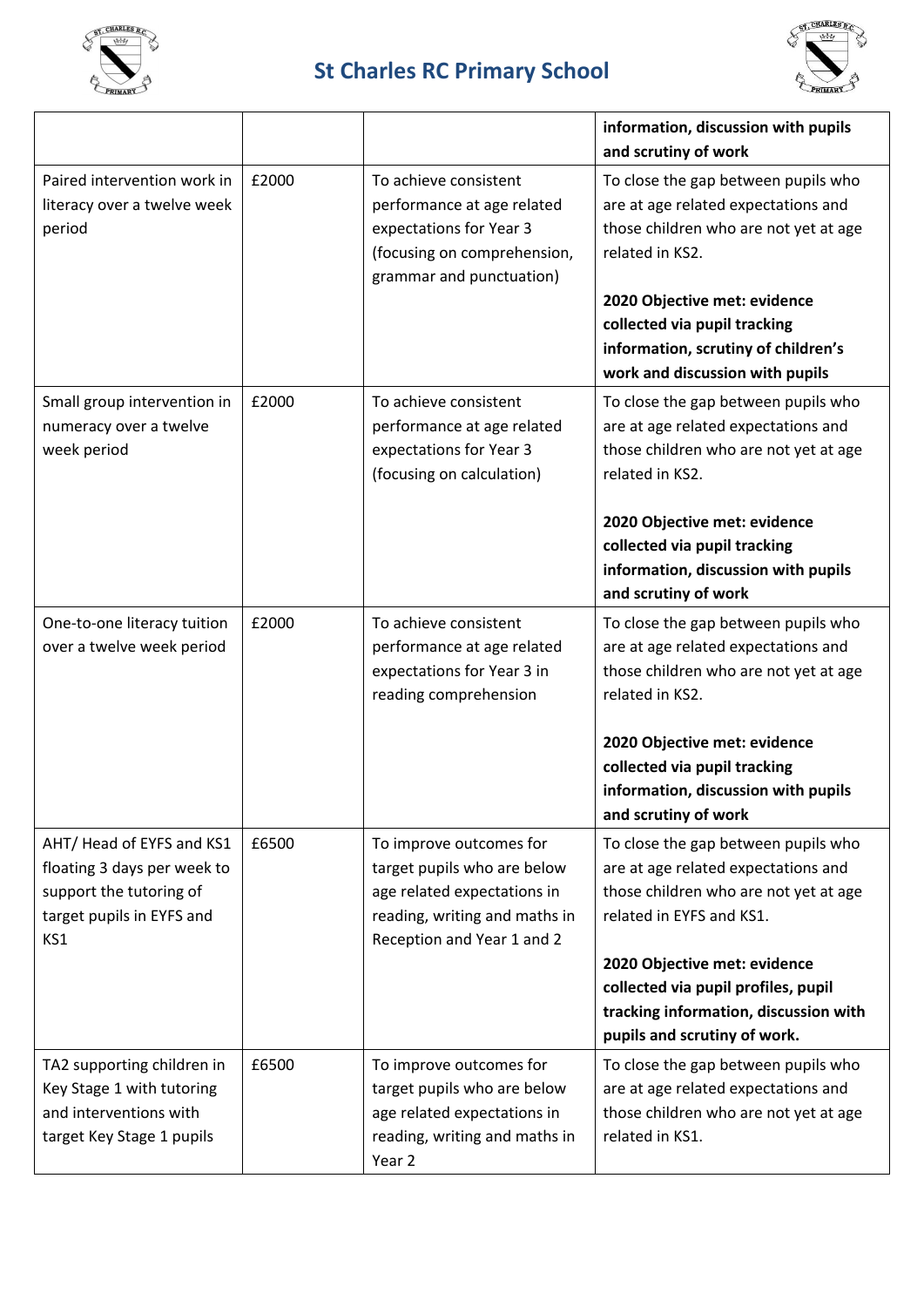



|                                                                                                                                                                                                                             |                                                                                       |                                                                                                                                                                                                                                                                    | 2020 Objective met: evidence<br>collected via pupil profiles, pupil<br>tracking information, discussion with<br>pupils and scrutiny of work.                                                                                                 |
|-----------------------------------------------------------------------------------------------------------------------------------------------------------------------------------------------------------------------------|---------------------------------------------------------------------------------------|--------------------------------------------------------------------------------------------------------------------------------------------------------------------------------------------------------------------------------------------------------------------|----------------------------------------------------------------------------------------------------------------------------------------------------------------------------------------------------------------------------------------------|
| Head of interventions<br>supporting the tutoring of<br>and interventions for<br>children in Key Stage 2 with<br>target pupils in Key Stage 2                                                                                | £6500                                                                                 | To improve outcomes for<br>target pupils who are below<br>age related expectations in<br>reading, writing and maths in<br>Year 3, 4, 5 and 6                                                                                                                       | To close the gap between pupils who<br>are at age related expectations and<br>those children who are not yet at age<br>related in KS2.                                                                                                       |
|                                                                                                                                                                                                                             |                                                                                       |                                                                                                                                                                                                                                                                    | 2020 Objective met: evidence<br>collected via pupil profiles, pupil<br>tracking information, discussion with<br>pupils and scrutiny of work.                                                                                                 |
| Consultations with<br><b>Educational Psychologist</b><br>for Behaviour Support £80<br>per hour                                                                                                                              | X6 £480                                                                               | To improve outcomes for<br>target pupils who have social,<br>emotional and mental health<br>difficulties. To develop                                                                                                                                               | To provide strategies recommended by<br>the Educational Psychologist to support<br>pupils with SEMH.                                                                                                                                         |
|                                                                                                                                                                                                                             |                                                                                       | strategies with SENDCO and<br>staff working with pupils with<br><b>SEMH</b>                                                                                                                                                                                        | 2020 Objective met: evidence<br>collected via pupil profiles, SEND<br>tracking data, discussions with TAs,<br>pupils and class teachers.                                                                                                     |
| CPD developed and<br>delivered on vocabulary<br>teaching. EEF peer review<br>cycle set up with the<br>Catholic Learning Cluster.<br>Vocabulary teaching added<br>to the reading cycle and to<br>the curriculum.             | EEF<br>involvement<br>2020-21<br>£1300                                                | <b>EEF: Teaching and learning</b><br>toolkit impact assessments<br>peer review cycle with<br>Catholic Learning Cluster.<br>Staff are more confident to<br>teach vocabulary explicitly<br>during reading teaching with a<br>focus on question types and<br>strands. | To use teaching strategies and<br>techniques based on sound research in<br>pedagogy, memory and child<br>development.<br>2020 Objective met: evidence<br>collected via EEF peer review process                                               |
| <b>Contribution towards</b><br>staffing budget to provide<br>additional staffing, or to<br>release experienced staff,<br>to enable small group<br>teaching in a variety of<br>subjects; for example:<br>Booster classes for | <b>Staffing</b><br>contribution<br>£22,852<br>approximately<br>20% of TA<br>provision | Previous work in this area has<br>enabled gaps to be narrowed<br>over the past few years,<br>culminating in the KS2<br>outcomes 2019 showing<br>smaller than national and LA<br>average gaps.                                                                      | To support pupils to achieve their<br>targets in the groups that they attend in<br>order for their gaps in learning to be<br>diminished.<br>Gaps between disadvantaged and non-<br>disadvantaged pupils to be lessened<br>across the school. |
| Year 6 in Maths,<br>Spelling and<br>Reading<br>Quick recall and<br>basic knowledge of<br>maths                                                                                                                              |                                                                                       |                                                                                                                                                                                                                                                                    | 2020 Objective met: Observations<br>each term. Learning walks with<br>governors, Book scrutinies each half<br>term focusing on a different aspect of<br>the curriculum, pupil voice, Inclusion<br>lead, SENDCo and TAs to meet half          |